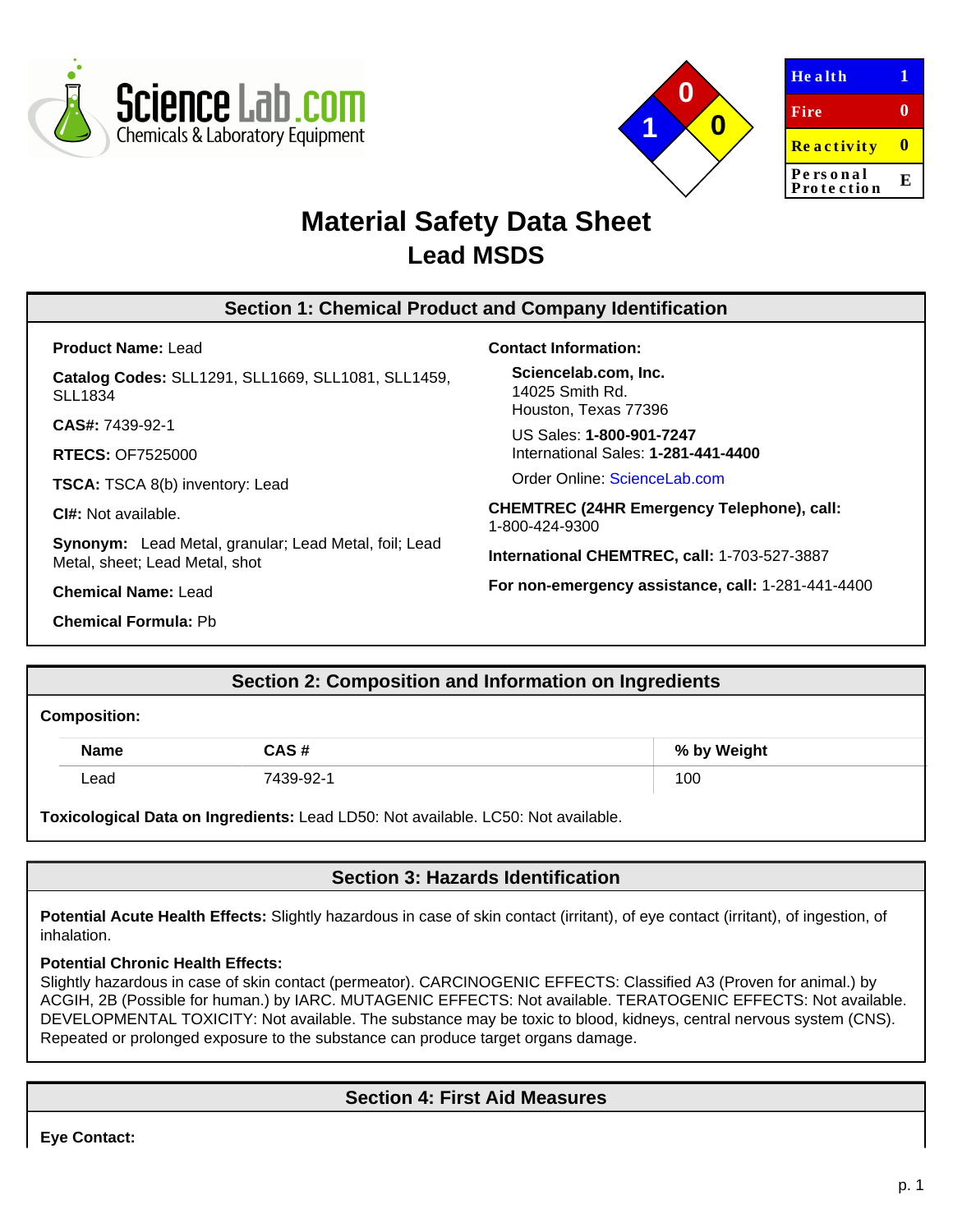Check for and remove any contact lenses. In case of contact, immediately flush eyes with plenty of water for at least 15 minutes. Get medical attention if irritation occurs.

Skin Contact: Wash with soap and water. Cover the irritated skin with an emollient. Get medical attention if irritation develops.

### **Serious Skin Contact:** Not available.

#### **Inhalation:**

If inhaled, remove to fresh air. If not breathing, give artificial respiration. If breathing is difficult, give oxygen. Get medical attention.

**Serious Inhalation:** Not available.

#### **Ingestion:**

Do NOT induce vomiting unless directed to do so by medical personnel. Never give anything by mouth to an unconscious person. If large quantities of this material are swallowed, call a physician immediately. Loosen tight clothing such as a collar, tie, belt or waistband.

**Serious Ingestion:** Not available.

### **Section 5: Fire and Explosion Data**

**Flammability of the Product:** May be combustible at high temperature.

**Auto-Ignition Temperature:** Not available.

**Flash Points:** Not available.

**Flammable Limits:** Not available.

**Products of Combustion:** Some metallic oxides.

**Fire Hazards in Presence of Various Substances:** Non-flammable in presence of open flames and sparks, of shocks, of heat.

**Explosion Hazards in Presence of Various Substances:**

Risks of explosion of the product in presence of mechanical impact: Not available. Risks of explosion of the product in presence of static discharge: Not available.

### **Fire Fighting Media and Instructions:**

SMALL FIRE: Use DRY chemical powder. LARGE FIRE: Use water spray, fog or foam. Do not use water jet.

**Special Remarks on Fire Hazards:** When heated to decomposition it emits highly toxic fumes of lead.

**Special Remarks on Explosion Hazards:** Not available.

# **Section 6: Accidental Release Measures**

### **Small Spill:**

Use appropriate tools to put the spilled solid in a convenient waste disposal container. Finish cleaning by spreading water on the contaminated surface and dispose of according to local and regional authority requirements.

### **Large Spill:**

Use a shovel to put the material into a convenient waste disposal container. Finish cleaning by spreading water on the contaminated surface and allow to evacuate through the sanitary system. Be careful that the product is not present at a concentration level above TLV. Check TLV on the MSDS and with local authorities.

# **Section 7: Handling and Storage**

#### **Precautions:**

Keep locked up.. Keep away from heat. Keep away from sources of ignition. Empty containers pose a fire risk, evaporate the residue under a fume hood. Ground all equipment containing material. Do not ingest. Do not breathe dust. Wear suitable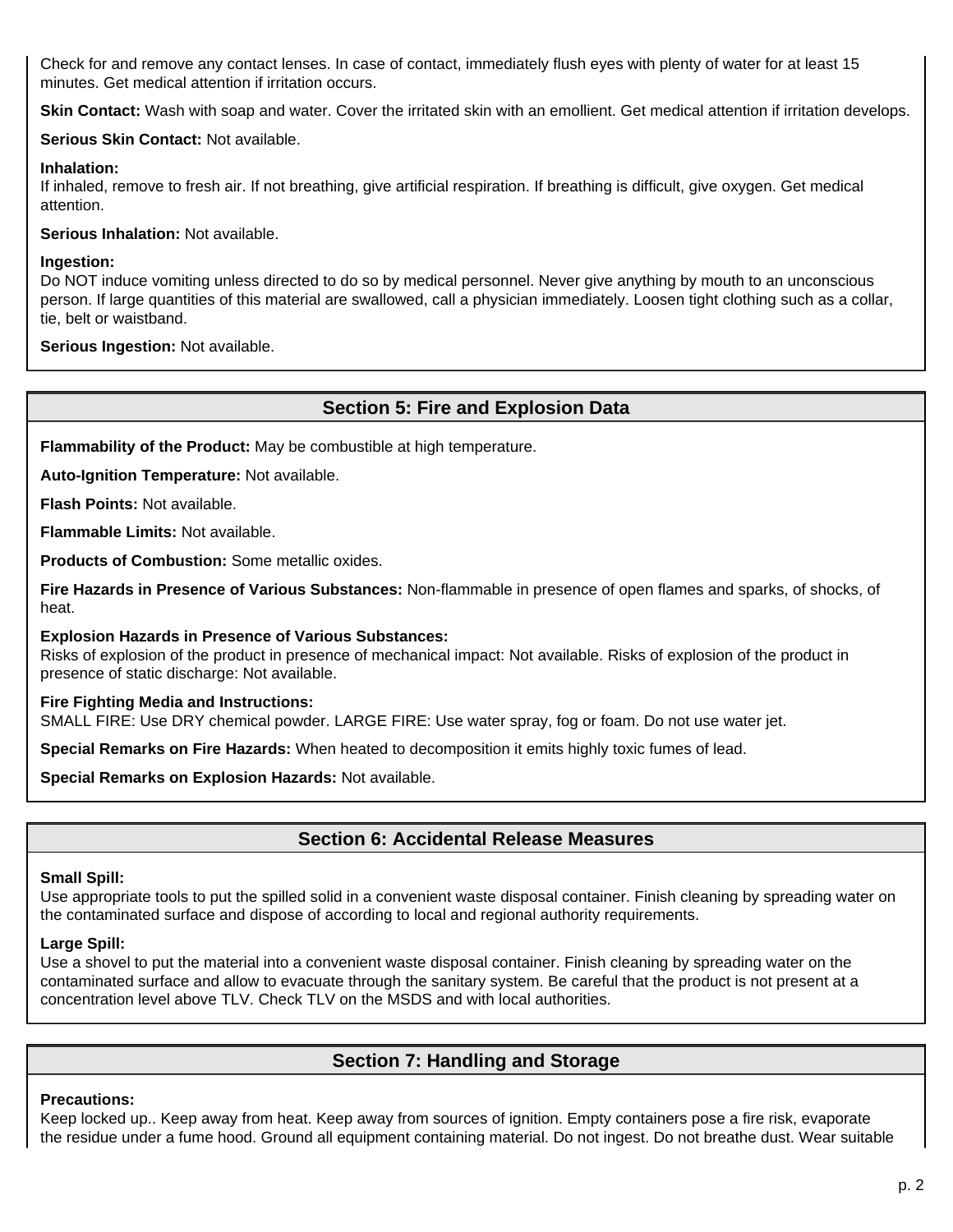protective clothing. If ingested, seek medical advice immediately and show the container or the label. Keep away from incompatibles such as oxidizing agents.

**Storage:** Keep container tightly closed. Keep container in a cool, well-ventilated area.

## **Section 8: Exposure Controls/Personal Protection**

#### **Engineering Controls:**

Use process enclosures, local exhaust ventilation, or other engineering controls to keep airborne levels below recommended exposure limits. If user operations generate dust, fume or mist, use ventilation to keep exposure to airborne contaminants below the exposure limit.

**Personal Protection:** Safety glasses. Lab coat. Dust respirator. Be sure to use an approved/certified respirator or equivalent. Gloves.

#### **Personal Protection in Case of a Large Spill:**

Splash goggles. Full suit. Dust respirator. Boots. Gloves. A self contained breathing apparatus should be used to avoid inhalation of the product. Suggested protective clothing might not be sufficient; consult a specialist BEFORE handling this product.

#### **Exposure Limits:**

TWA: 0.05 (mg/m3) from ACGIH (TLV) [United States] TWA: 0.05 (mg/m3) from OSHA (PEL) [United States] TWA: 0.03 (mg/ m3) from NIOSH [United States] TWA: 0.05 (mg/m3) [Canada]Consult local authorities for acceptable exposure limits.

# **Section 9: Physical and Chemical Properties**

**Physical state and appearance:** Solid. (Metal solid.)

**Odor:** Not available.

**Taste:** Not available.

**Molecular Weight:** 207.21 g/mole

**Color:** Bluish-white. Silvery. Gray

**pH (1% soln/water):** Not applicable.

**Boiling Point:** 1740°C (3164°F)

**Melting Point:** 327.43°C (621.4°F)

**Critical Temperature:** Not available.

**Specific Gravity:** 11.3 (Water = 1)

**Vapor Pressure:** Not applicable.

**Vapor Density:** Not available.

**Volatility:** Not available.

**Odor Threshold:** Not available.

**Water/Oil Dist. Coeff.:** Not available.

**Ionicity (in Water):** Not available.

**Dispersion Properties:** Not available.

**Solubility:** Insoluble in cold water.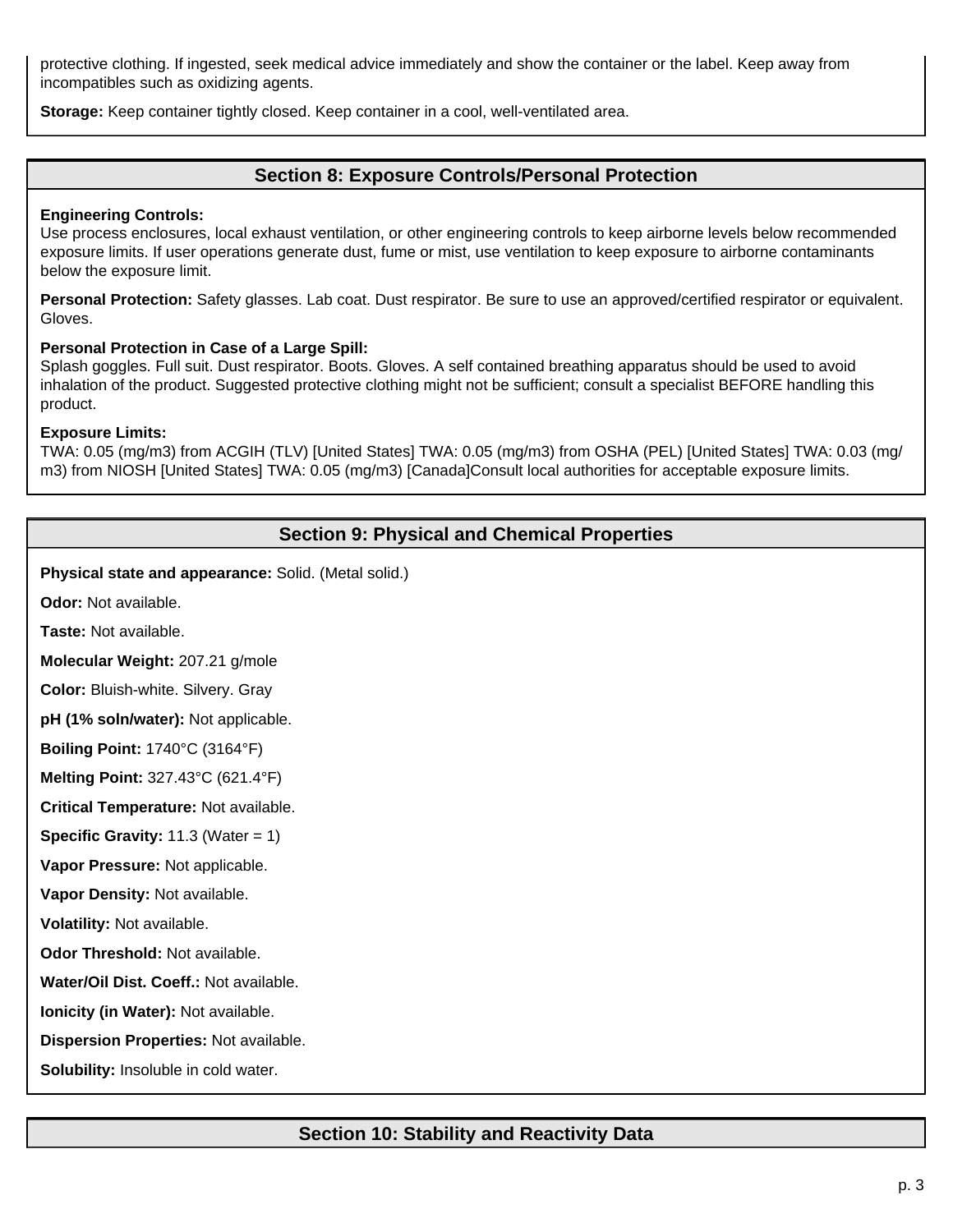**Stability:** The product is stable.

**Instability Temperature:** Not available.

**Conditions of Instability:** Incompatible materials, excess heat

**Incompatibility with various substances:** Reactive with oxidizing agents.

**Corrosivity:** Non-corrosive in presence of glass.

#### **Special Remarks on Reactivity:**

Can react vigorously with oxidizing materials. Incompatible with sodium carbide, chlorine trifluoride, trioxane + hydrogen peroxide, ammonium nitrate, sodium azide, disodium acetylide, sodium acetylide, hot concentrated nitric acid, hot concentrated hydrochloric acid, hot concentrated sulfuric acid, zirconium.

**Special Remarks on Corrosivity:** Not available.

**Polymerization:** Will not occur.

# **Section 11: Toxicological Information**

**Routes of Entry:** Absorbed through skin. Inhalation. Ingestion.

#### **Toxicity to Animals:**

LD50: Not available. LC50: Not available.

#### **Chronic Effects on Humans:**

CARCINOGENIC EFFECTS: Classified A3 (Proven for animal.) by ACGIH, 2B (Possible for human.) by IARC. May cause damage to the following organs: blood, kidneys, central nervous system (CNS).

**Other Toxic Effects on Humans:** Slightly hazardous in case of skin contact (irritant), of ingestion, of inhalation.

**Special Remarks on Toxicity to Animals:** Not available.

**Special Remarks on Chronic Effects on Humans:** Not available.

### **Special Remarks on other Toxic Effects on Humans:**

Acute Potential: Skin: Lead metal granules or dust: May cause skin irritation by mechanical action. Lead metal foil, shot or sheets: Not likely to cause skin irritation Eyes: Lead metal granules or dust: Can irritate eyes by mechanical action. Lead metal foil, shot or sheets: No hazard. Will not cause eye irritation. Inhalation: In an industrial setting, exposure to lead mainly occurs from inhalation of dust or fumes. Lead dust or fumes: Can irritate the upper respiratory tract (nose, throat) as well as the bronchi and lungsby mechanical action. Lead dust can be absorbed through the respiratory system. However, inhaled lead does not accumulate in the lungs. All of an inhaled dose is eventually abssorbed or transferred to the gastrointestinal tract. Inhalation effects of exposure to fumes or dust of inorganic lead may not develop quickly. Symptoms may include metallic taste, chest pain, decreased physical fitness, fatigue, sleep disturbance, headache, irritability, reduces memory, mood and personality changes, aching bones and muscles, constipation, abdominal pains, decreasing appetite. Inhalation of large amounts may lead to ataxia, deliriuim, convulsions/seizures, coma, and death. Lead metal foil, shot, or sheets: Not an inhalation hazard unless metal is heated. If metal is heated, fumes will be released. Inhalation of these fumes may cause "fume metal fever", which is characterized by flu-like symptoms. Symptoms may include metallic taste, fever, nausea, vomiting, chills, cough, weakness, chest pain, generalized muscle pain/aches, and increased white blood cell count. Ingestion: Lead metal granules or dust: The symptoms of lead poisoning include abdominal pain or cramps (lead cholic), spasms, nausea, vomiting, headache, muscle weakness, hallucinations, distorted perceptions, "lead line" on the gums, metallic taste, loss of appetite, insomnia, dizziness and other symptoms similar to that of inhalation. Acute poisoning may result in high lead levels in the blood and urine, shock, coma and death in extreme cases. Lead metal foil, shot or sheets: Not an ingestion hazard for usual industrial handling.

# **Section 12: Ecological Information**

**Ecotoxicity:** Not available.

**BOD5 and COD:** Not available.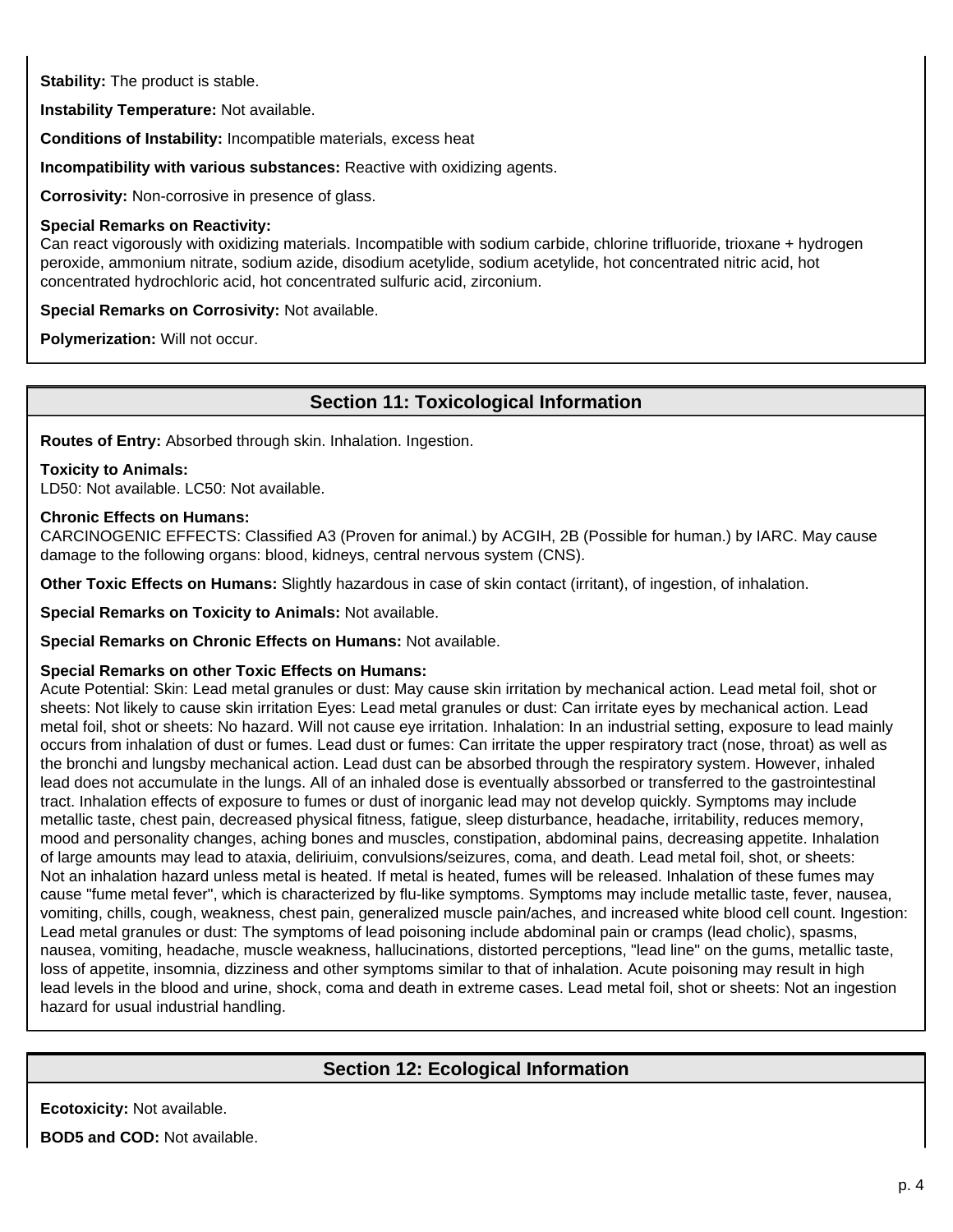### **Products of Biodegradation:**

Possibly hazardous short term degradation products are not likely. However, long term degradation products may arise.

**Toxicity of the Products of Biodegradation:** The products of degradation are less toxic than the product itself.

**Special Remarks on the Products of Biodegradation:** Not available.

## **Section 13: Disposal Considerations**

#### **Waste Disposal:**

Waste must be disposed of in accordance with federal, state and local environmental control regulations.

# **Section 14: Transport Information**

**DOT Classification:** Not a DOT controlled material (United States).

**Identification:** Not applicable.

**Special Provisions for Transport:** Not applicable.

# **Section 15: Other Regulatory Information**

#### **Federal and State Regulations:**

California prop. 65: This product contains the following ingredients for which the State of California has found to cause cancer, birth defects or other reproductive harm, which would require a warning under the statute: Lead California prop. 65: This product contains the following ingredients for which the State of California has found to cause reproductive harm (female) which would require a warning under the statute: Lead California prop. 65: This product contains the following ingredients for which the State of California has found to cause reproductive harm (male) which would require a warning under the statute: Lead California prop. 65 (no significant risk level): Lead: 0.0005 mg/day (value) California prop. 65: This product contains the following ingredients for which the State of California has found to cause birth defects which would require a warning under the statute: Lead California prop. 65: This product contains the following ingredients for which the State of California has found to cause cancer which would require a warning under the statute: Lead Connecticut hazardous material survey.: Lead Illinois toxic substances disclosure to employee act: Lead Illinois chemical safety act: Lead New York release reporting list: Lead Rhode Island RTK hazardous substances: Lead Pennsylvania RTK: Lead

### **Other Regulations:**

OSHA: Hazardous by definition of Hazard Communication Standard (29 CFR 1910.1200). EINECS: This product is on the European Inventory of Existing Commercial Chemical Substances.

### **Other Classifications:**

**WHMIS (Canada):** CLASS D-2A: Material causing other toxic effects (VERY TOXIC).

### **DSCL (EEC):**

R20/22- Harmful by inhalation and if swallowed. R33- Danger of cumulative effects. R61- May cause harm to the unborn child. R62- Possible risk of impaired fertility. S36/37- Wear suitable protective clothing and gloves. S44- If you feel unwell, seek medical advice (show the label when possible). S53- Avoid exposure - obtain special instructions before use.

```
HMIS (U.S.A.):
```
**Health Hazard:** 1

**Fire Hazard:** 0

**Reactivity:** 0

**Personal Protection:** E

### **National Fire Protection Association (U.S.A.):**

**Health:** 1